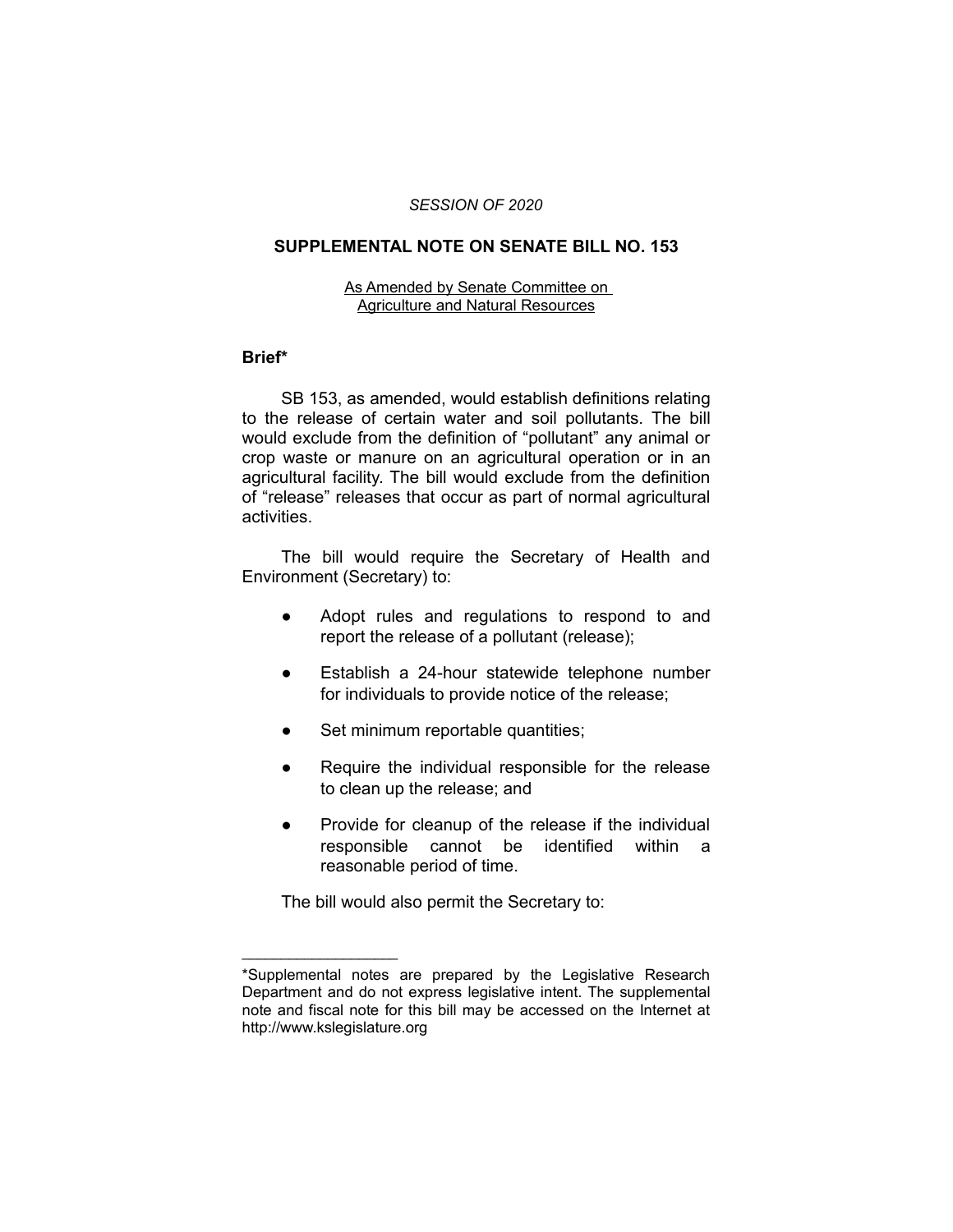- Provide assistance to state agencies, local governments, and others for the cleanup of and response to a release;
- Take action necessary for the cleanup of a release if the individual responsible for the release fails to take reasonable action to clean up the release; and
- Perform cleanup of a release if it poses an emergency.

The bill would require an individual responsible for a release to be responsible for the cleanup of that release. Such individual would be required to provide notice to the Kansas Department of Health and Environment (KDHE) if the release exceeds the minimum reportable quantities set by the Secretary. Such individual would be required to repay cleanup costs incurred by the KDHE. The bill would require the Kansas Attorney General to bring action for repayment of costs for a cleanup against individuals responsible for a release who fail to submit payments promptly to the KDHE after a release.

The bill would permit the Secretary to impose a penalty, not to exceed \$5,000, on an individual who violates any provision of the bill or any regulations adopted by the Secretary. For continuing violations, the maximum penalty must not exceed \$15,000.

The bill would permit the Secretary to impose a penalty only after notice of the violation and an opportunity for a hearing has been issued in writing to the individual who committed the violation. The bill would require any request for a hearing to be in writing and directed to and filed with the Secretary within 15 days after service of the order.

The bill would require the Secretary to remit moneys received to the State Treasurer who, upon receipt of the funds, would deposit the entirety of the funds to the credit of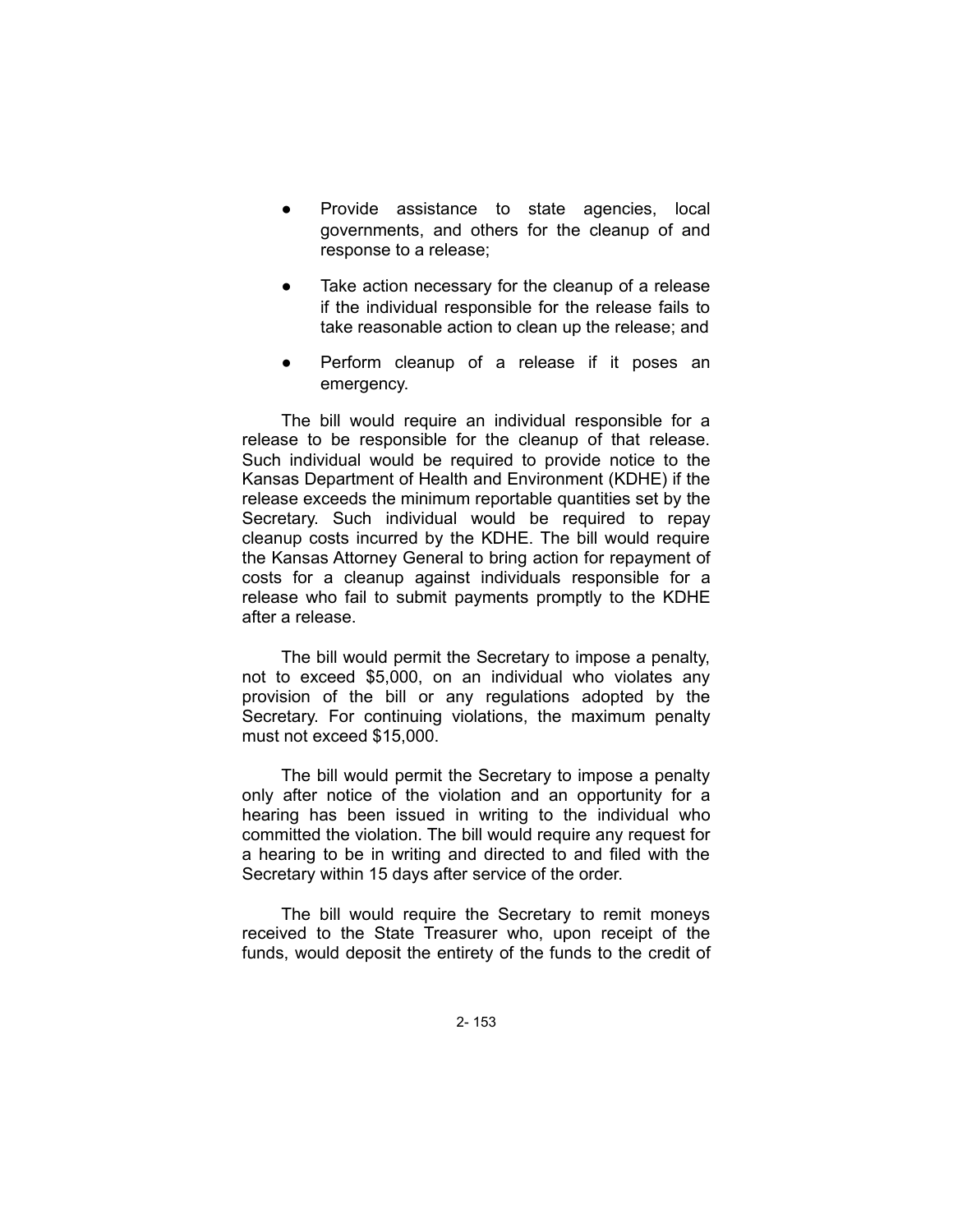the existing Emergency Response Activities Account in the National Resources Damages Trust Fund.

#### **Background**

The bill was introduced in the 2019 Legislative Session by the Senate Committee on Agriculture and Natural Resources.

In the Senate Committee hearing on February 19, 2019, a representative of the KDHE testified as a proponent. The representative testified the bill would develop a penalty matrix for the most egregious cases (rare) but that generally for first incidents, the KDHE would suggest education and would not impose such a penalty. He testified the KDHE would establish reportable quantities in rules and regulations. A representative of the Kansas Grain and Feed Association, Kansas Agribusiness Retailers Association, and Renew Kansas Association; a representative of the Kansas Petroleum Marketers and Convenience Stores of Kansas; and a representative of ONEOK, Inc. also testified as proponents. Representatives of the CHS McPherson Refinery, the Kansas Cooperative Council, and Kansas City Power and Light / Westar (Evergy) provided written-only proponent testimony. A representative of the Kansas Livestock Association testified as an opponent, expressing concerns with the definition of "pollutant." No neutral testimony was provided.

The 2019 Senate Committee did not take final action on the bill in the 2019 Session.

In the Senate Committee hearing on January 29, 2020, a representative of the KDHE testified as a proponent. The representative testified the KDHE worked with stakeholders during the 2019 Interim to create amendments to the bill. He testified those amendments included removing agricultural activities from situations that would trigger the notice and penalty requirements and lowering the penalties for